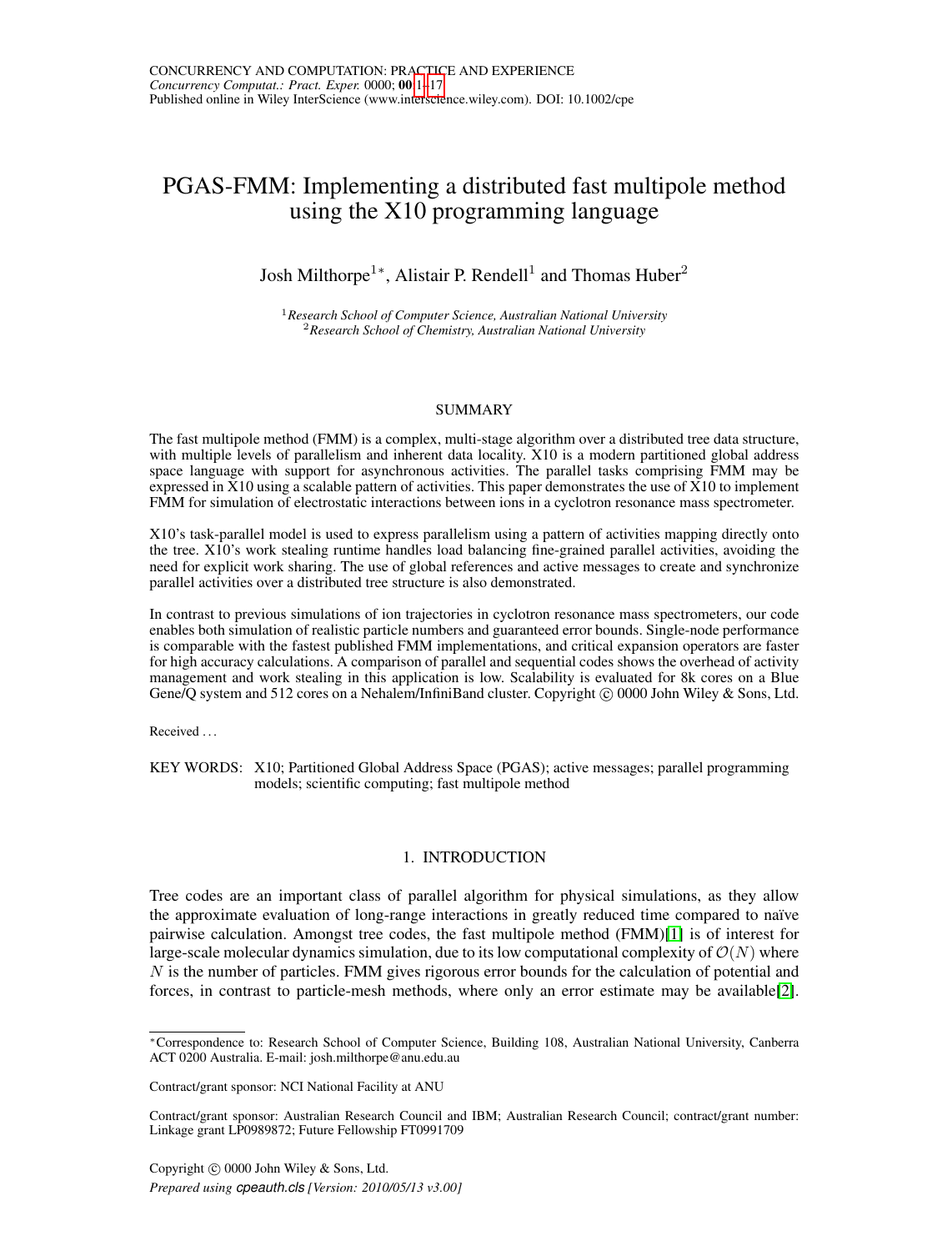This well-defined error behavior makes FMM a suitable choice for applications where provable accuracy is required. Also in contrast to particle-mesh methods, FMM supports both periodic and non-periodic systems.

The motivation for this work is the desire to simulate the interactions between charged particles in a mass spectrometer. The remainder of this section outlines the requirements of our application, identifies important considerations for parallel implementation of tree codes in general and FMM in particular, and introduces the X10 programming language used for our implementation.

#### <span id="page-1-1"></span>*1.1. Application requirements*

We aim to simulate the behavior of a packet of ions in a Fourier-transform ion cyclotron resonance mass spectrometer (FTICR-MS) over an experimentally meaningful timescale. A typical packet contains  $10^4 - 10^6$  ions in circular motion with cycle times on the order of microseconds. For adequate frequency resolution, a measurement period of tens of milliseconds is required. However, to avoid significant error in integrating the ion trajectories requires a simulation timestep of tens of nanoseconds[\[3,](#page-15-2) [4\]](#page-15-3). Thus a full simulation requires around a million timesteps. The circular motion is generated by a Penning trap, which consists of a uniform magnetic field and an approximately quadrupolar electric trapping field. The apparatus is cubic in shape, which is highly convenient for simulation in an octree of cubic boxes. As ions can hit the wall of the Penning trap and effectively "disappear", periodic boundary conditions should not be imposed if the simulation is to accurately reproduce experiment. Moreover particles that venture outside of the domain defined by the octree should simply be removed from the simulation. In the code developed here the ions are modeled as point charges moving under the influence of electric and magnetic fields, interacting with each other only through non-bonded electrostatic forces. The non-periodic nature of the experimental environment plus the dominance of the computation time by evaluation of long-range electrostatic interactions makes FMM the ideal method to use for this problem.

#### *1.2. Common features of tree codes*

Tree codes enable rapid computation of N-body interactions by approximating distant interactions using aggregate expansions. Each box<sup> $\dagger$ </sup> in the tree holds an aggregate representation of all particles within that box; the representation for each parent box is created by combining the representations for all its child boxes. This suggests the use of a divide-and-conquer programming model, such as fork-join. There is a natural locality defined by the tree division of space; boxes that are near each other in the tree interact more strongly or frequently than more distant boxes.

When using a shared memory space, the most natural representation of the tree uses pointers between parent and child boxes. If the memory is shared but has non-uniform access characteristics then exploiting locality becomes critical to achieving good performance[\[5\]](#page-15-4). However, if the tree is distributed across multiple memory spaces, pointers in one space are not meaningful in another without some sort of translation. This consideration led Warren and Salmon[\[6\]](#page-15-5) to propose the *hashed octree*, in which the boxes are stored in a hash table indexed by Morton encoding. This has formed the basis of most distributed tree codes for the last two decades. However, modern partitioned global address space (PGAS) languages allow for the possibility of distributed pointer-based tree structures, which we explore in §[3.3.](#page-5-0)

Traversing the tree involves executing a given function over every box in a specified order. A *pre-order* traversal operates on parent boxes first, followed by their children; a *post-order* traversal operates on child boxes first. To allow portions of the tree to be treated approximately for long-range interactions, each box holds an aggregate representation of the sub-tree rooted at that box. Aggregate representations are carried downwards in a pre-order traversal, and upwards in a post-order traversal.

<span id="page-1-0"></span><sup>†</sup> In this section, the terms *box* and *particle* are used instead of the more general terms *node* and *source / target point*. We use these terms for easier comparison with the discussion of FMM and molecular dynamics application in following sections.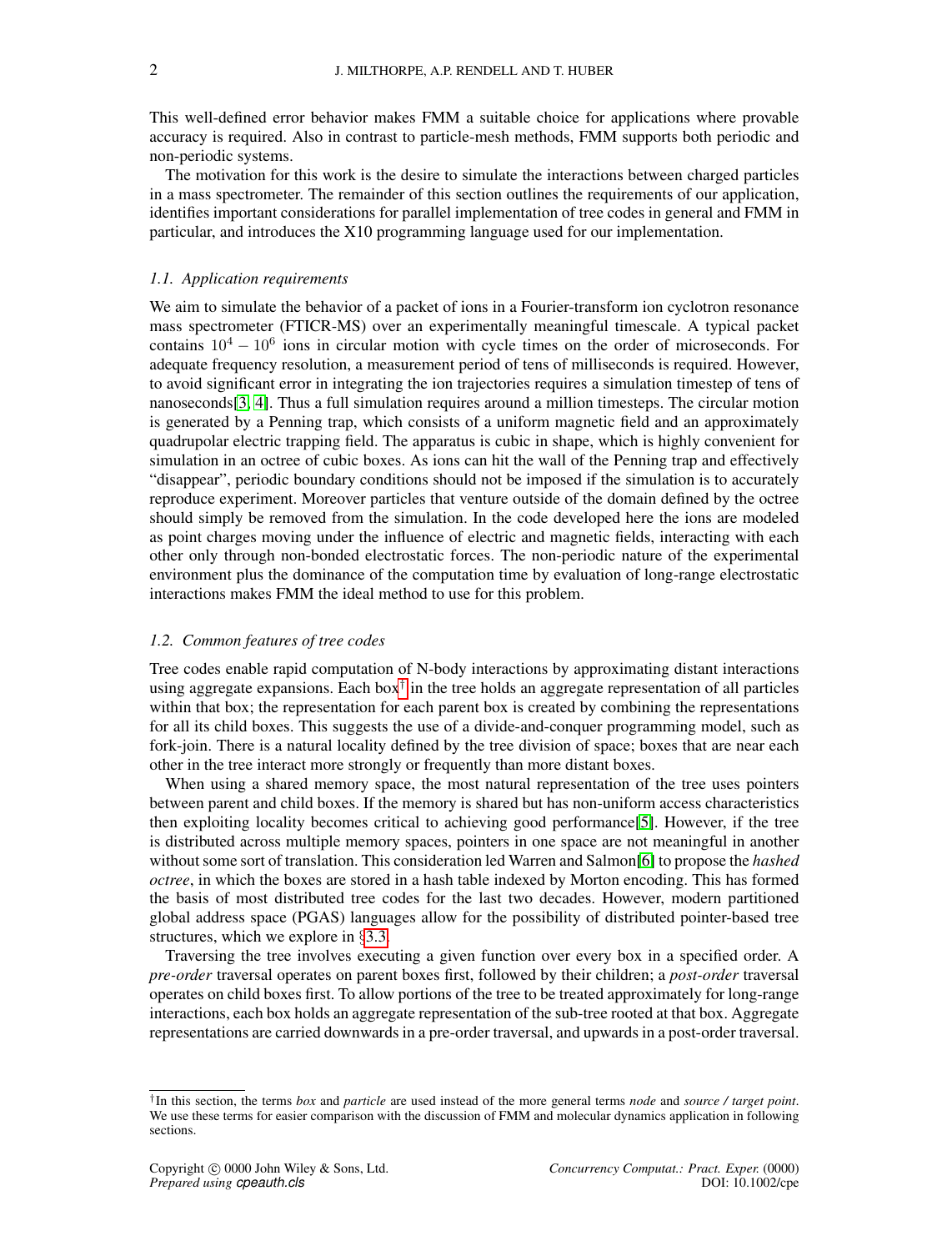#### *1.3. Specific features of the fast multipole method (FMM)*

In the 3D FMM[\[1\]](#page-15-0), the simulation space is divided into an octree of cubic boxes. Interactions between particles in nearby boxes are evaluated directly, whereas distant interactions are evaluated by means of series expansions around box centers or equivalent densities.

There are many different choices of series expansion for the fast multipole method, including spherical harmonics[\[7\]](#page-15-6), plane wave expansions[\[1\]](#page-15-0), equivalent charges[\[8\]](#page-15-7) and Cartesian Taylor expansions[\[9\]](#page-15-8). The different expansions and operations have different computational and memory complexity with regard to the order of expansion (and consequent accuracy). Our code, PGAS-FMM, uses spherical harmonics with rotation-based translation and transformation operations, as these have the lowest asymptotic complexity[\[9\]](#page-15-8). The expansions and operations are as described by White and Head-Gordon<sup>[\[10\]](#page-15-9)</sup> with rotation matrix relations as given by Dachsel<sup>[\[11\]](#page-15-10)</sup>.

FMM is characterized by irregular, but highly localized data access patterns. The algorithm comprises several steps:

- generation of multipole expansions from particles in each leaf box (*P2M*);
- a post-order traversal (upward pass) combining multipole expansions at higher levels in the tree (*M2M*);
- transformation from multipole to local expansions (*M2L*);
- a pre-order traversal (downward pass) translating parent local expansions to child boxes (*L2L*);
- evaluation of far-field interactions using local expansions for leaf boxes (*L2P*); and
- direct evaluation of near-field interactions (*P2P*).

The fast multipole method allows *a priori* calculation of strict error bounds[\[7\]](#page-15-6). The tradeoff between accuracy and computation time is controlled by parameters to the algorithm: the number of terms p in the multipole and local expansions and the maximum depth of the tree  $D_{max}$  or the number of particles per lowest-level box q.

Load balancing is an issue in FMM for two reasons: the difference in number of interactions between boxes on the edge of the simulation space compared with those for interior boxes, and differences in the work lists for near- and far-field interactions[\[12\]](#page-15-11). The first issue does not arise in molecular dynamics simulations with periodic boundary conditions, as with the periodic FMM every box can be considered an 'inside' box (with 26 neighbors). However for our simulation it is of real importance as periodic boundary conditions do not apply. The second issue occurs because the main components of the near- and far-field interactions - the *P2P* and *M2L* steps - are proportional to the number of particles within neighboring boxes and the number of boxes in well-separated boxes respectively. As these values are not directly correlated, the balance of work for each component will be different for each box. One approach to load balancing uses a separate domain decomposition for the near- and far-field computations[\[12\]](#page-15-11). An alternative is to use a single domain decomposition based on a combined work estimate for both components[\[13\]](#page-15-12). We describe such a combined work estimate in §[3.2.](#page-4-0)

#### *1.4. X10 programming language*

The X10 programming language[\[14\]](#page-15-13) is a modern asynchronous partitioned global address space (APGAS) language, which incorporates a number of concepts that address the concerns listed above. The sequential core of the language is similar to and largely interoperable with Java. The main differences with Java are the explicit representation of data locality in the form of *places*, and the expression of task parallelism through asynchronous *activities*. Every object has a host place, and may be accessed remotely via *global references* which may be passed between places. Active messages are used to combine data transfer, distributed task creation and synchronization. Efficient complex arithmetic is implemented through *structs*, which are headerless datatypes supporting inlined user-definable operations[\[15\]](#page-15-14).

Load balancing within a place is supported by a work stealing runtime[\[16\]](#page-15-15). The programmer exposes parallelism by creating lightweight thread objects which are termed *activities*. The runtime maintains a pool of worker threads, each of which processes a double-ended queue (deque) of activities. Each worker adds and removes activities at the head of its own queue. When a worker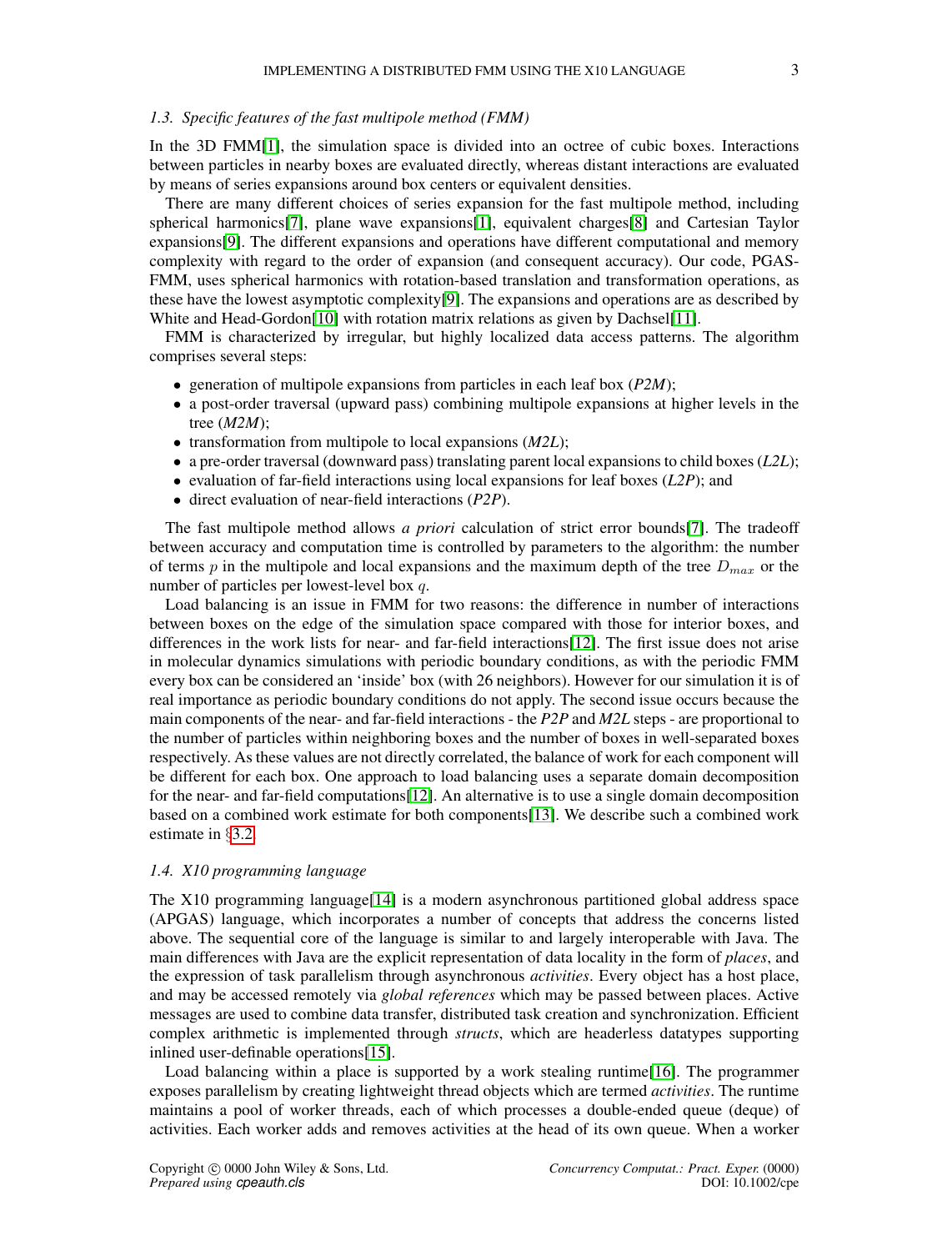becomes idle it attempts to steal work from the tail of another thread's queue. The runtime uses cooperative scheduling where an activity runs to completion unless it executes a blocking statement or explicit yield[\[17\]](#page-15-16).

X10 can be compiled to generate either C++ or Java code, with dependencies on runtime libraries<sup>[\[17\]](#page-15-16)</sup>. The generated  $C_{++}$  code is compiled with a platform  $C_{++}$  compiler to form an executable. The Java code is compiled to bytecode and run on a JVM.

#### 2. RELATED WORK

Early simulations of ion trajectories in FTICR mass spectrometry focused on single-ion behavior, neglecting Coulomb interactions. Recent simulations model Coulomb interactions using either virtual particles[\[18\]](#page-15-17) or particle-in-cell approximations[\[19,](#page-15-18) [20,](#page-15-19) [21\]](#page-15-20). There appears to have been little consideration of the accuracy of electrostatic force evaluation. In contrast, our use of FMM allows the calculation of strict bounds on the truncation error for both force and potential calculations.

exaFMM[\[9\]](#page-15-8) is an implementation of FMM that uses Cartesian Taylor expansions and is optimized for low accuracy  $(\leq 3$  decimal digits) calculations. To our knowledge it is currently the fastest published FMM implementation for low accuracy when running on a single Intel node. Singleprecision arithmetic is used, and the number of terms,  $p$ , in expansions is a compile-time constant, which enables template meta-programming with specialization for low p. Although Cartesian Taylor expansions have a higher asymptotic complexity  $(\mathcal{O}(p^6))$  compared to spherical harmonics  $(\mathcal{O}(p^3)),$ they are always faster for low  $p$  due to smaller pre factors [\[9\]](#page-15-8). exaFMM has been parallelized using data-driven execution and work stealing within a single node[\[22\]](#page-15-21).

A series of papers describing octree construction using the DENDRO package[\[23,](#page-16-0) [24,](#page-16-1) [13\]](#page-15-12) shows how FMM tree construction may be scaled to very large numbers of particles and processes. This article focuses on the evaluation of potential and forces and does not treat tree construction in detail; we direct interested readers to the above papers for a more thorough treatment.

#### 3. IMPLEMENTATION

#### *3.1. Finding parallelism*

Typical HPC clusters provide multiple levels of parallelism, including between distributed nodes and between cores within a single shared memory node. The most widely used approach to exploiting this parallelism is a hybrid programming model, in which message passing (MPI) is used between nodes, and a shared-memory programming model such as OpenMP is used within each node. In contrast, X10 supports a unified programming model which exploits parallelism at both levels.

The fast multipole method is a complex, multi-stage algorithm which allows for parallelism at multiple levels. The most basic parallelism is between computation of near- and far-field interactions, which are independent other than the need to synchronize updates to forces on particles. Within each stage of the algorithm at a given level, evaluation of each box may proceed independently, although there are dependencies between stages and levels. For example, in the downward pass, the local expansion of the parent box is an input to the computation of the local expansion of each child box.

Our code uses activities of box-level granularity, and overlaps computation with communication where possible. At a high level, the fetching of particle data for near-field computation overlaps with all bar the final phase of computation, as follows:

```
\frac{1}{2} // at each place<br>2 finish {
2 finish {
3 async fetchParticleData();<br>4 upwardPass();
4 upwardPass();<br>5 multipolesToL
5 multipolesToLocal();<br>6 }
   \rightarrow7 downwardPass();
```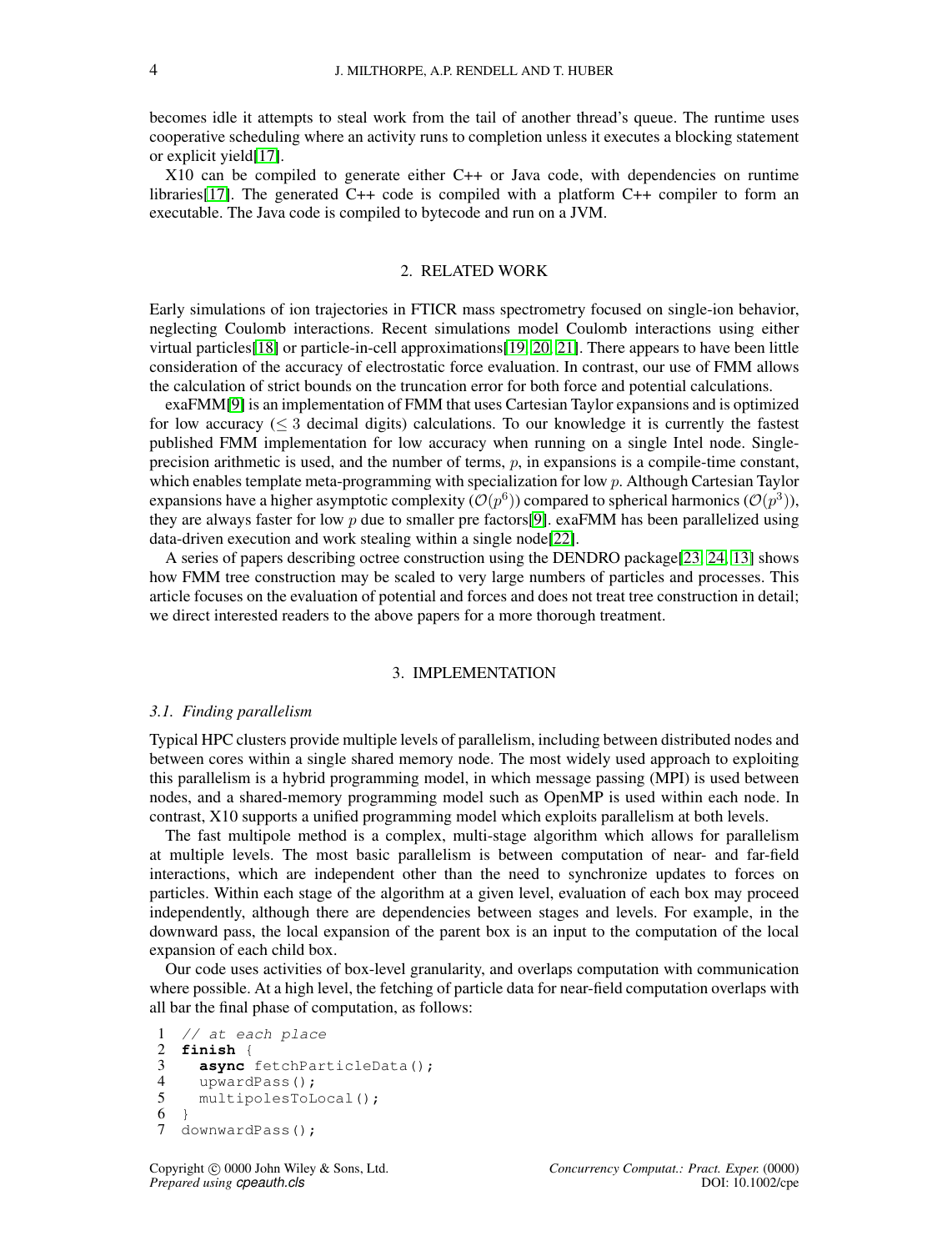In the above code, the **async** statement on line 3 starts an activity to fetch particle data from neighboring places. Each place constructs a local essential tree and fetches particles from only those boxes which are necessary to compute near-field interactions at the current place. Fetching particle data proceeds in parallel with the upwardPass() and multipolesToLocal() phases. However the finish block (lines 2–6) ensures that fetching is completed before the downwardPass(), which includes near-field computation.

#### <span id="page-4-0"></span>*3.2. Load balancing*

Exposing parallelism through parallel activities does not by itself ensure the efficient use of available processing resources. Load balancing between processing elements is necessary to ensure full utilization of resources. We consider both load balancing between distributed places, and load balancing between processing elements within a place.

*3.2.1. Load balancing between places* We chose to implement a single static domain decomposition of the FMM tree based on work estimates for each box at the lowest level. A full work estimate for FMM would contain many terms, accounting for computation and communication in each stage of the algorithm. However, a simple two-part estimate is possible based on two simplifying assumptions: first, that FMM is heavily compute-bound on current architectures (although this assumption may become false as early as 2020)[\[25\]](#page-16-2); and second, that only the P2P and M2L steps contribute significantly to the total runtime. Given these assumptions, the cost estimate for work due to a box  $B$  containing  $n$  particles is:

$$
cost(B) = cost_u(B) + cost_v(B)
$$
\n(1)

$$
cost_u(B) = C_{P2P} \cdot n \cdot size(U(B)) \cdot q \tag{2}
$$

$$
cost_v(B) = C_{M2L} \cdot size(V(B))
$$
\n(3)

where q is the average number of particles per lowest level box,  $C_{P2P}$  is the cost of computing a single direct interaction and  $C_{M2L}$  is the cost of computing a single multipole-to-local transformation.  $C_{P2P}$  and  $C_{M2L}$  are estimated at runtime as part of the 'setup' for the method by executing a small number of P2P and M2L kernels on the target architecture. The U-list  $U(B)$ is the list of all neighboring boxes. P2P (particle-to-particle) interactions are computed for all  $n$ particles in box B with every particle in all boxes in the U-list. The V-list  $V(B)$  is the list of all well-separated boxes for which the parent boxes are not also well separated. M2L (multipole-tolocal) transformations are computed for all boxes in the V-list.

The cost estimate above is used to divide the lowest-level boxes between places. Boxes are sorted using Morton ordering and portions of the Morton curve assigned to each place so that the cost of each portion is roughly equal.

*3.2.2. Load balancing within a place* We divide each tree traversal into one activity for each box. Therefore the number of activities in a traversal of a tree of  $D_{max}$  levels is

$$
8^{D_{max}} + 8^{D_{max}-1} + \dots + 8^2
$$

(The topmost level of boxes is not included in the traversal as there are no far-field evaluations at this level.) For example, for a complete tree of 5 levels, the number of activities for a traversal is 37440.

The work required for traversal varies substantially between boxes; it is therefore necessary to load balance activities between the worker threads within a place. This is performed by the X10 work stealing runtime; once a thread becomes idle it attempts to steal work from the queue of another thread. Work stealing leads to good locality when applied to tree traversals, as the earliest created (and stolen) activities are those at the higher levels of the tree. The lower level activities created and processed by each thread will therefore tend to belong to the same subtree, which means that they can reuse cached data pertaining to that subtree.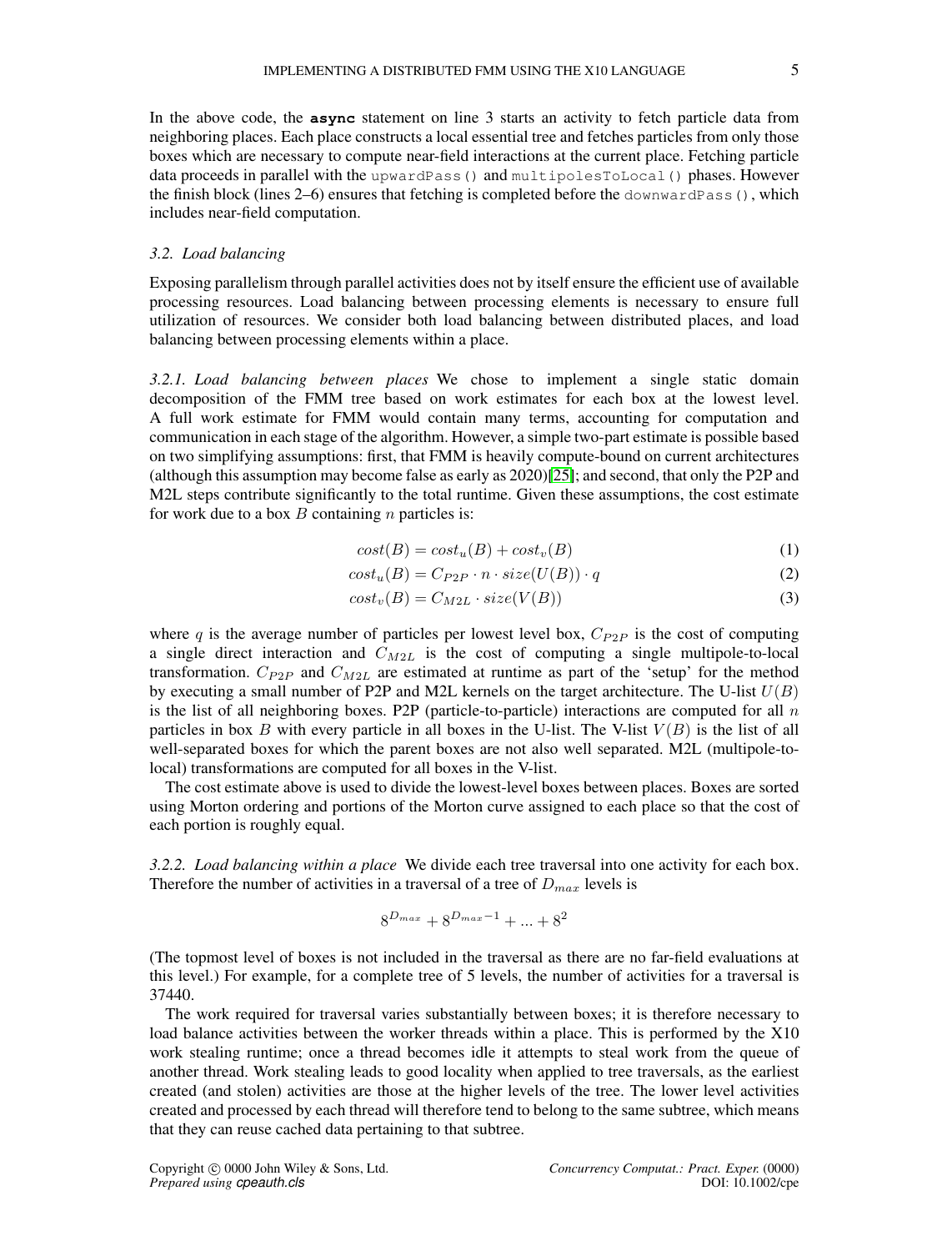As each activity is relatively long-lived  $(>100k$  cycles), the overhead of activity management and load balancing is expected to be small. We present performance results confirming this expectation in §[4.2.](#page-10-0)

#### <span id="page-5-0"></span>*3.3. Distributed tree structure using global references*

The tree is comprised of lowest-level boxes containing particles, represented by the class LeafOctant, and boxes at higher levels, represented by the class ParentOctant. Both classes inherit from Octant, defined as follows:

```
1 public abstract class Octant {
 2 public id:OctantId;<br>3 public var parent:0
 3 public var parent:Octant;
 4 public val multipoleExp:MultipoleExpansion;<br>5 public val localExp:LocalExpansion;
         public val localExp: LocalExpansion;
 6 abstract traverse[T, U](parentRes: \overline{z},<br>7 preFunc: (a:\overline{z}) = > \overline{z}.
 7 preFunc:(a:T)=>T,<br>8 postFunc:(c:List)
 8 postFunc: (c:List[U])=\gt;U<br>9 \cdot UI
\begin{array}{c} 9 \\ 10 \\ \dots \end{array}10 ...
11 \rightarrow
```
The PGAS programming model in X10 allows for the construction of distributed pointer-based data structures. X10 provides a special type  $G$ lobalRef, which is a global reference to an object at one place that may be passed to any other place. Rather than using GlobalRef directly for child or parent references, we use it to implement a proxy class, GhostOctant, which sends an active message to the host place of a remote box. If a child box is held at a different place to its parent, a GhostOctant is created for the child and linked from the parent box.

The following code performs the traversal of a subtree for a parent octant:

```
12 class ParentOctant extends Octant {
13 public val children: Rail [Octant];<br>14 traverse [T. U] (parentRes: T.
14 traverse[T,U](parentRes:T,<br>15 preFunc: (a:T) \Rightarrow T,
15 \text{preFunc: (a:T) =>T,}<br>16 \text{postFunc: (c:List)}16 postFunc:(c:List[U])=>U
17 ): U {<br>18 val
18 val myRes = preFunc(parentRes);<br>19 val childRes = new Rail[Tl(numC
19 val childRes = new Rail[T](numChildren);<br>20 finish for([i] in children) {
20 finish for([i] in children) {<br>21 async childRes[i] =
21 async childRes[i] =<br>22 children[i].trave
                  children[i].traverse(myRes, preFunc, postFunc);
\begin{array}{ccc} 23 & & & \frac{1}{24} \\ 24 & & & \end{array}24 val x = postFunc(childRes);<br>25 // store for use by ghost
25 // store for use by ghost<br>26 atomic this.result = x;
26 atomic this.result = x;<br>27 return result;
            return result;
\frac{28}{29}29 traverse[T,U](postFunc:(c:List[U])=>U):U {<br>30 val childRes = new Rail[T](numChildren);
30 val childRes = new Rail[T](numChildren);
31 finish for([i] in children) {<br>32 async childRes[i] =
32 async childRes[i] =<br>33 children[i].trave
                  children[i].traverse(postFunc);
\frac{34}{35}35 val x = postFunc(childRes);<br>36 return result:
            return result;
37 }
38 }
```
On lines 15 and 16, preFunc and postFunc are arbitrary *closures*, that is, functions provided together with their variable environments. In the fast multipole method they are used to translate or transform multipole expansions. Lines 20–23 traverse each child in parallel using the result of preFunc for the parent (a pre-order traversal). Line 24 executes postFunc for the parent, which typically involves a reduction over the result of postFunc for all children (a post-order traversal).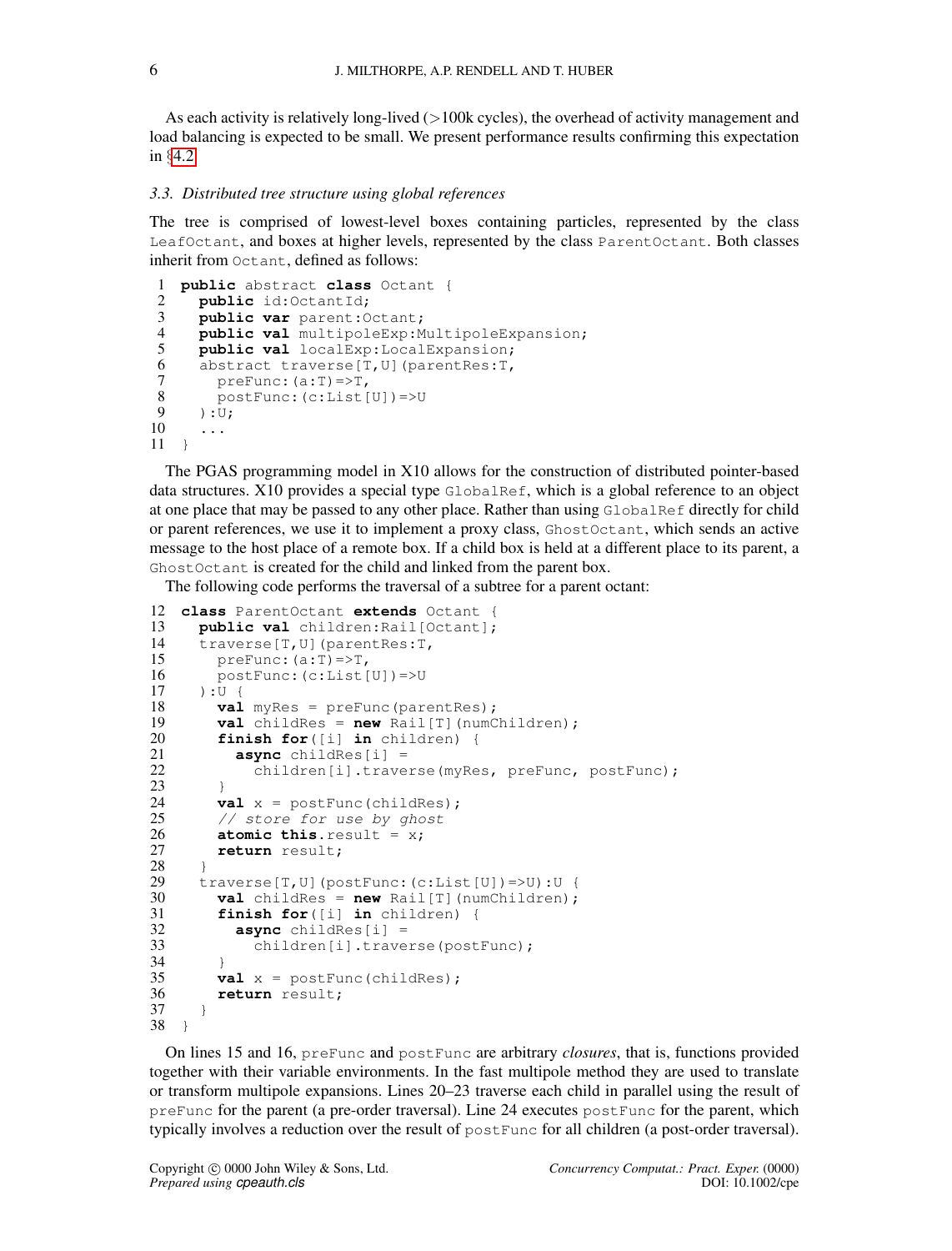Line 26 atomically sets the result field for the parent octant. The atomic statement is necessary to allow progress for any activities that are currently waiting on the result field. Lines 29–37 are a simpler version of traversal for the case where only a post-order traversal is required.

During tree traversal, the GhostOctant creates an active message to the child's host place to get the aggregate representation of the child. If a pre-order traversal is required, the active message initiates computation at the host place as follows:

```
31 class GhostOctant extends Octant {
32 private var target:GlobalRef[Octant];
33 traverse[T, U](parentRes: T,<br>34 preFunc: (a \cdot T) = 5T.
34 preFunc: (a:T) = >T,<br>35 postFunc: (c:I_1]ist
35 postFunc:(c:List[U])=>U<br>36 ):U {
36 ): U {<br>37 at (
37 at (target.home) {<br>38 val t = \text{target} (
38 val t = \text{target});<br>39 return t, traverse
           return t.traverse(parentRes, preFunc, postFunc);
\begin{array}{cc} 40 \\ 41 \end{array}\frac{41}{42}42 ...
```
Lines 37–40 generate an active message to the home place of the target octant to compute and return the aggregate representation of the octant.

If only post-order traversal is required, then the various subtrees at each place can be evaluated in parallel, without waiting for evaluation of parent octants held at other places. In this case, a GhostOctant can simply return the value of the host octant that has previously been computed at the host place, as follows:

```
43 ...
44 traverse[U](postFunc:(c:List[U])=>U):U {<br>45 at (target.home) {
45 at (target.home) {<br>46 val t = \text{target} (
46 val t = \text{target} ();<br>47 when (t + \text{result}) =when(t.\text{result} != null);48 return t.result;
49 }
50 }
51 }
```
The statement when  $(\ldots)$ ; on line 47 is a conditional atomic statement, i.e. it blocks the current activity until the condition is true, during which time other activities can perform useful work. The thread may proceed once the condition has been set to true by an atomic block in another activity initiated separately at the host place.

#### <span id="page-6-0"></span>*3.4. Global collective operations*

Certain communication patterns in our current implementation of FMM use global tree-structured collective operations. For example, the load-balancing algorithm requires a count of particles held in each box. The local counts at each place are combined using a global all-reduce operation over all places. During far-field evaluation, a global barrier is used to ensure that all multipole expansions have been transferred before commencing the multipole-to-local (M2L) transformations. Barrier, all-reduce and other collective operations are provided by the  $x10$ .util.Team API, and are hardware accelerated where possible[\[17\]](#page-15-16). Exploratory benchmarks of these collective operations suggested that they are not a limiting factor for the small to moderate numbers of places considered here. For very large place counts this is likely, however, to become a bottleneck. At that point one alternative approach would be to communicate the multipole and particle data using active messages with only local synchronization between neighbors[\[26\]](#page-16-3).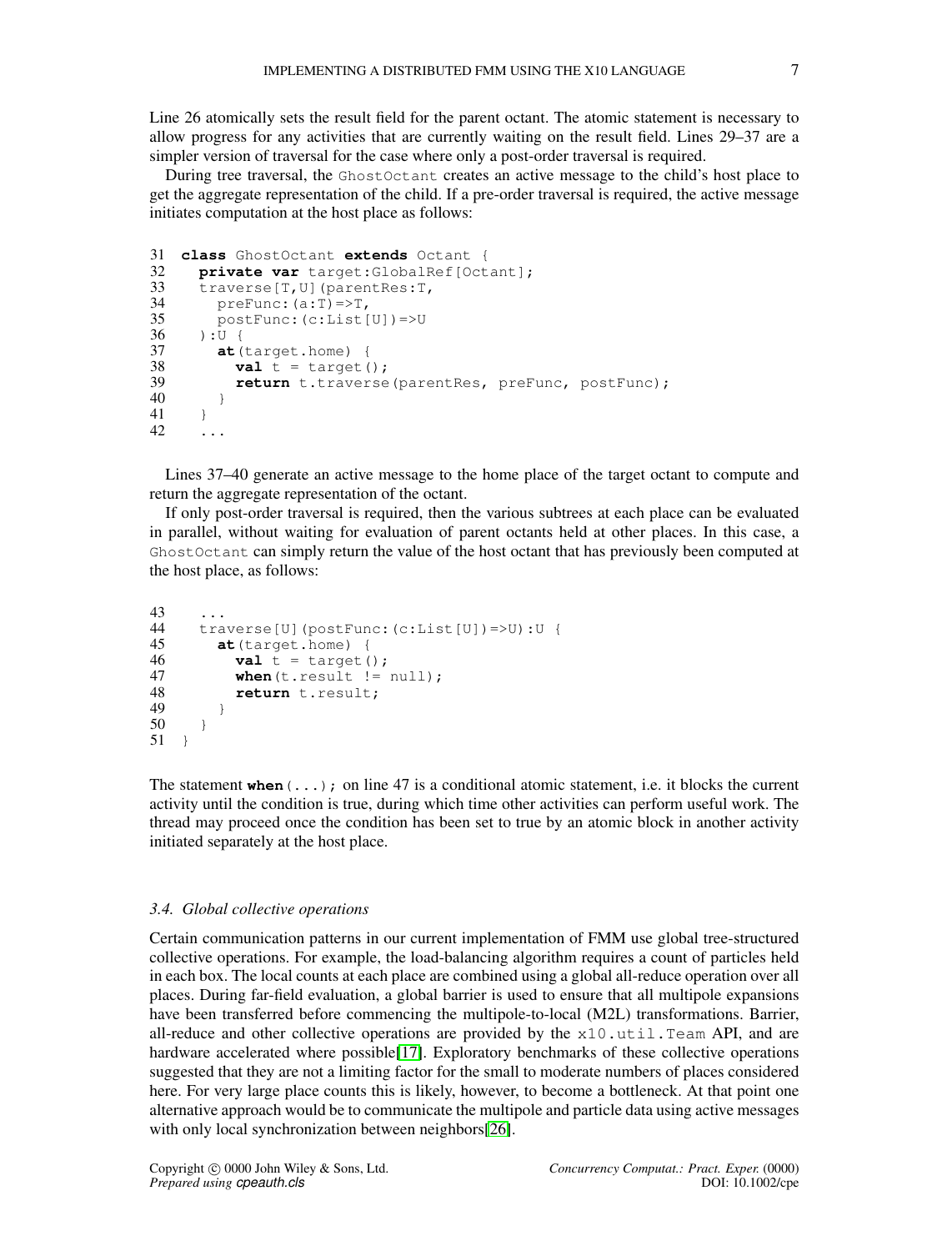#### 4. EVALUATION

There are many published implementations of FMM, which differ in both algorithm and technology (programming language, libraries) used to implement them. In evaluating the performance of our PGAS-FMM, we compare it to a state-of-the-art implementation, and determine whether performance differences are due to algorithm or technology. Specifically we consider i) the overall performance of the code when running on a single core and the efficiency of each major component of the algorithm; ii) the overhead of X10 activity management; iii) scaling with number of threads on a shared-memory system of each component; iv) multi-place scaling on two typical HPC architectures with different CPU and network characteristics; and v) performance of FMM within a complete FTICR simulation.

Evaluation was performed on three classes of parallel machines:

- a typical desktop machine, containing a Sandy Bridge quad-core Core i7-2600 with 8GB DDR3-1333 memory;
- a loosely coupled cluster machine: the *Vayu* Oracle/Sun Constellation cluster installed at the NCI National Facility at the Australian National University. Each node of *Vayu* is a Sun X6275 blade, containing two quad-core 2.93GHz Intel Nehalem CPUs, 24GB DDR3-1333 memory and on-board QDR InfiniBand; and
- a tightly integrated system with a custom interconnect: the *Watson 2Q* Blue Gene/Q system at IBM Watson Research Center. Each Blue Gene/Q compute node contains 16 PowerPC A2 1.6GHz compute cores (with an additional core for operating system services) and 16GB DDR-3 memory[\[27\]](#page-16-4).

For all reported results, the Native (C++ backend) version of X10 2.3 was used. One multithreaded X10 place was created per socket, with X10 NTHREADS (the number of worker threads) equal to the number of cores. Thus X10 NTHREADS=4 was used for the quad-core CPUs of *Vayu*, and X10 NTHREADS=16 was used for the 16-core CPUs of *Watson 2Q*. On *Vayu*, Open MPI version 1.4.3 was used with the options -bind-to-socket -cpus-per-proc 4 to run one process per quad-core CPU.

#### <span id="page-7-1"></span>*4.1. Single-threaded performance*

We first compare the single-threaded performance of our code against exaFMM[\[28\]](#page-16-5), which is an FMM implementation optimized for low accuracy calculations.

Figure [1](#page-8-0) compares the performance of PGAS-FMM with that of exaFMM on a single Sandy Bridge core (Core i7-2600). We used both codes to calculate forces and potential to low accuracy (RMS force error  $\approx 1 \times 10^{-2}$ ) for a range of particle numbers between 10,000 and 1,000,000. All simulations used uniform lattice distributions over  $[-1, 1]^3$  with total charge  $\sum q_i = 1$  and equal particle charges of  $\frac{1}{n}$ . For low accuracy, our code is between 9 and 25 times slower than exaFMM across this range. This difference is similar to that observed by Yokota[\[9\]](#page-15-8) when the performance of exaFMM was compared with four other major open-source FMM or tree code implementations for a similar benchmark.

|                   |          | $n = 10^5$ |       | $n = 10^6$ |       |
|-------------------|----------|------------|-------|------------|-------|
| component         |          | low        | high  | low        | high  |
| tree construction |          | 0.038      | 0.038 | 0.34       | 0.35  |
| near              |          | 0.714      | 0.718 | 9.37       | 9.28  |
| far               | upward   | 0.118      | 0.150 | 1.15       | 1.44  |
|                   | M2L      | 0.286      | 0.775 | 2.75       | 7.31  |
|                   | downward | 0.052      | 0.097 | 0.52       | 0.96  |
| total             |          | 1.21       | 1.78  | 14.13      | 19.35 |

<span id="page-7-0"></span>Table I. Component timings in seconds of PGAS-FMM on Core i7-2600 (1 thread) for varying numbers of particles and accuracies (low:  $p = 3$ ,  $\epsilon = 10^{-2}$ , high  $p = 6$ ,  $\epsilon = 10^{-4}$ ).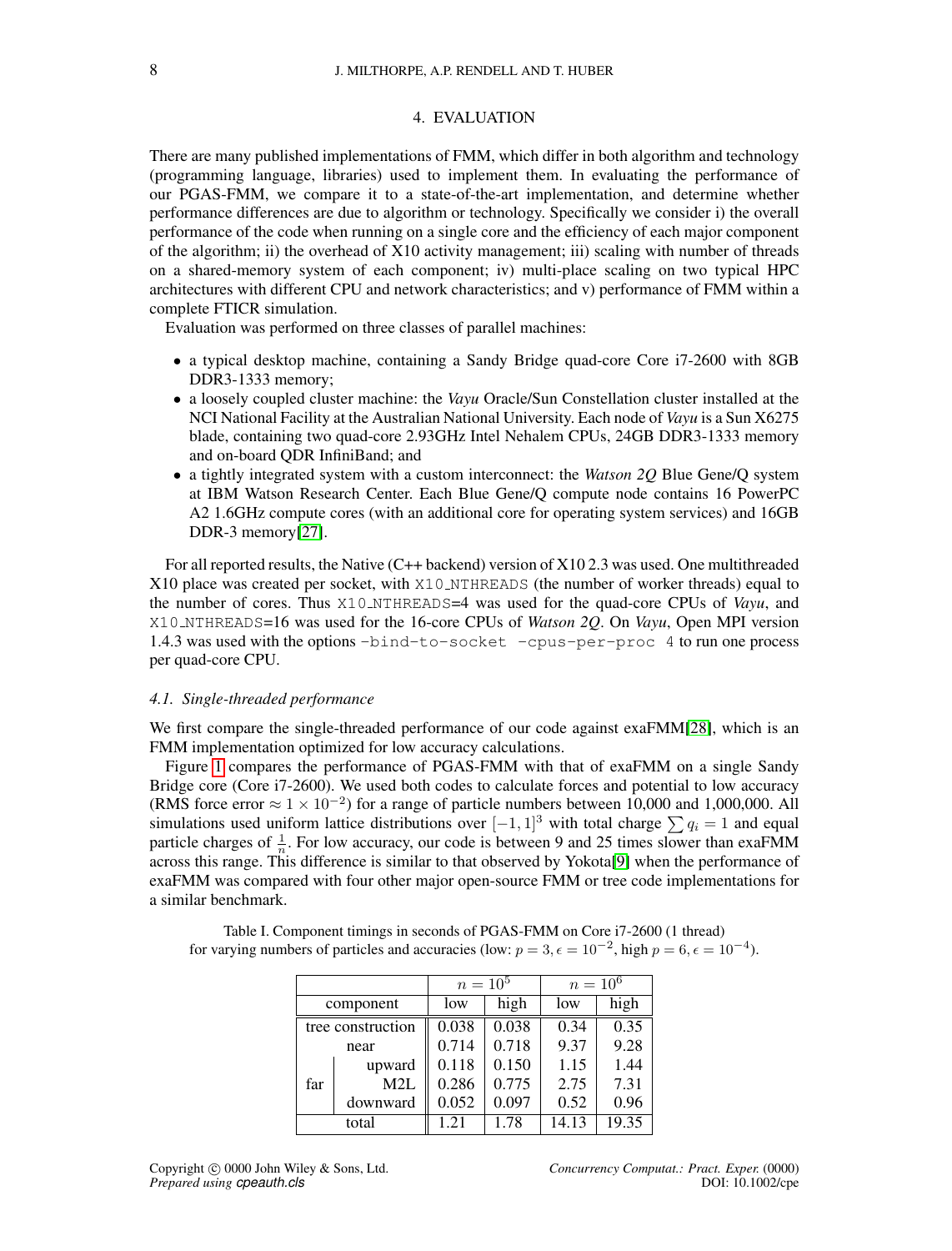<span id="page-8-0"></span>

Figure 1. Comparison between PGAS-FMM and exaFMM on Core i7-2600 (1 thread): scaling with number of particles, low accuracy ( $p = 3, \epsilon = 10^{-2}$ ).

We now focus on the execution time of PGAS-FMM, and consider the major components of the algorithm separately. Table [I](#page-7-0) shows the breakdown of computation time between the major components: tree construction, far-field evaluation (upward, multipole-to-local transformations and downward pass) and near-field evaluation. Tree construction accounts for approximately 4-10% of the total time, with a roughly even split between near- and far-field evaluation. This is somewhat slower than what might be expected for a single thread, in part because the code assumes that the particles are distributed between places and require load balancing and redistribution before evaluation can occur. For low accuracy the near-field computation time is dominant representing 58% of the total for the "small"  $10^5$  particles simulation and 66% for the "large"  $10^6$  particles simulation. However, as the accuracy is increased the near and far field computation times become roughly equal.

As X10 is a new language with less well-understood performance characteristics than traditional languages such as C++ or Fortran, it is reasonable to ask how good the absolute performance of PGAS-FMM is, and what fraction of the observed performance difference between PGAS-FMM and exaFMM is due to algorithmic differences compared to inefficiencies in the language implementation. These issues are considered in detail in the following subsection for the near- and far-field components separately.

*4.1.1. Near-field calculation* The U-list (near field) interactions for each box are computed in a loop over neighboring boxes. All atom data for neighboring boxes have previously been retrieved and stored in Morton order, i.e. in a dense memory layout. This promotes better locality and cache re-use. For each box, the maximum number of boxes in the U-list is 27. There is a substantial overlap between U-lists for different boxes that are nearby in Morton order. Hence there is good temporal locality in the use of particle data in the U-list calculation. Given an average number of ions  $q = 50$ per lowest level box, the working set size is approximately 43kB, which easily fits within the L2 cache on all the systems we used.

The calculation of a single near-field interaction (energy and forces) between two particles requires 9 adds, 9 multiplies, 1 division and 1 square root, for a total of 20 floating point operations. Using PAPI, we measured between 20 and 23 FP instructions per near-field interaction, and between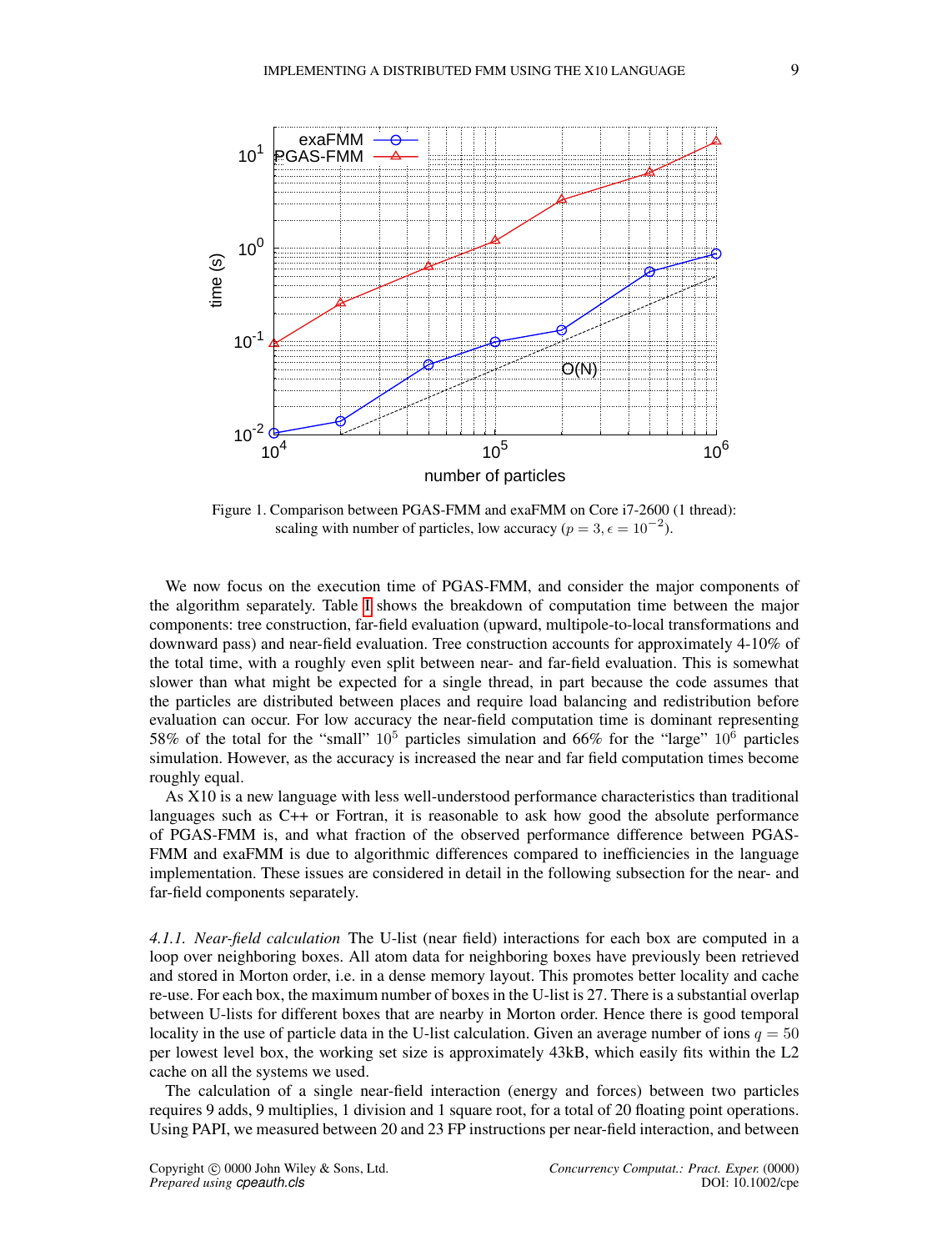40 and 46 cycles per interaction for 60000 particles with  $D_{max} = 4$ ,  $ws = 1$ . We measured identical execution time and FP instructions for an equivalent sequential C++ near-field kernel code, therefore the X10 language implementation does not add any overhead for this kernel.

The most expensive part of this calculation is the inverse square root. This requires a divide operation and a square root with a typical latency of around 40 cycles[\[29\]](#page-16-6). exaFMM and other codes use an approximate inverse square root operation to reduce this cost. For example, exaFMM uses single-precision Intel AVX and SSE reciprocal square root operations with a latency of 6 cycles. Using the Kernel Independent Fast Multipole Method and an approximate square root function, Chandramowlishwaran et al.[\[5\]](#page-15-4) give a figure of 19 instructions for potential evaluation only, which takes roughly 17 cycles to execute. The generic GROMACS[\[30\]](#page-16-7) non-bonded kernel for Coulomb interactions (nb kernel100.c) contains 27 FLOPS per interaction, and also uses an approximate inverse square root.

*4.1.2. Far-field calculation* The major algorithmic consideration in the far-field calculation is the type of expansions and transformation operators used. By far the largest contribution to calculation time is the multipole-to-local (M2L) transformation, which converts a multipole expansion for a well separated box to a local expansion for a target box. Yokota[\[9,](#page-15-8) fig. 1] compared the performance of M2L operator using Cartesian Taylor expansions and transformations with a rotation-based M2L operator over spherical harmonic expansions. The average time for a single M2L transformation was measured for a complete FMM calculation for  $n = 10^6$  particles. We replicated this experiment using the spherical harmonic expansions and operators implemented in PGAS-FMM, and report the results in figure [2.](#page-9-0) Whereas Yokota found a crossover point at  $p \approx 12$  ( $\epsilon \approx 10^{-7}$ ), we find that the crossover occurs much earlier at  $p = 7$  ( $\epsilon \approx 10^{-5}$ ).

<span id="page-9-0"></span>

Figure 2. Time for M2L transformation on Core i7-2600 (8 threads) for different orders of expansion  $p(n = 10^6)$ .

The M2L operations on the Cartesian Taylor expansions used in exaFMM scale as  $\mathcal{O}(p^6)$ , whereas the rotation-based operators in PGAS-FMM scale as  $\mathcal{O}(p^3)$  but with a larger prefactor. It is therefore expected that PGAS-FMM would exhibit relatively better performance for higheraccuracy calculations with greater  $p$ . Figure [3](#page-10-1) shows computation time for the same systems used in figure [1,](#page-8-0) this time with a slightly higher accuracy (RMS force error  $\approx 1 \times 10^{-3}$ ). The exaFMM C++ code is now only 1.5-4.1 times faster than our X10 code ( $p = 6$ ). The difference in scaling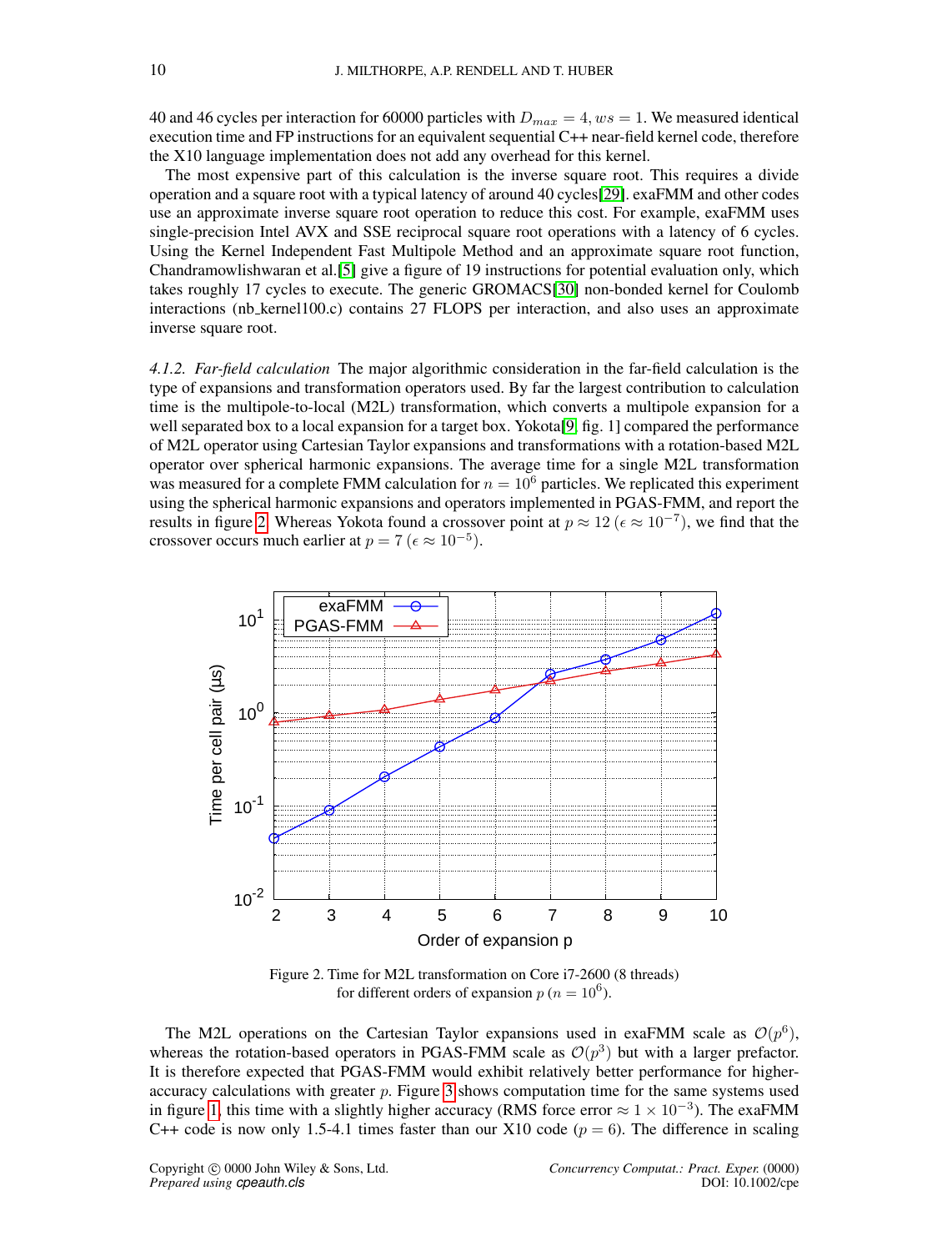suggests that algorithmic differences between the two codes are likely to be more important for far-field evaluation than differences due to the use of X10 vs. C++.

<span id="page-10-1"></span>

Figure 3. Comparison between PGAS-FMM and exaFMM on Core i7-2600 (1 thread): scaling with number of particles, higher accuracy ( $p = 6$ ).

Having compared the overall performance of our code to that of a highly-optimized FMM implementation, we now consider its floating-point performance with respect to theoretical peak FLOPs on our desktop system. Darve et al.[\[31\]](#page-16-8) report between 15% and 50% of peak FLOP/s achieved for a BLAS formulation of the M2L kernel with  $p = 32$  running on a dual quad-core Intel Xeon E5345. Our M2L operations average 3782 cycles and 3938 FP instructions with  $p = 6$  (force error  $\leq 10^{-3}$ ) on an Intel Core i7-2600. This is a FP intensity of 1.04 FLOPs/cycle, which is 26% of peak FLOP/s. Our code achieves between 14% and 22% of peak FLOP/s for the entire FMM excluding the near-field calculation. This might be improved through appropriate use of SSE and/or AVX instructions.

#### <span id="page-10-0"></span>*4.2. Overhead of activity management*

For efficient parallel execution it is necessary to divide FMM computation evenly between processing elements. Our code divides the work into a large number of activities to take advantage of dynamic load-balancing by X10's work stealing runtime. To assess the overhead of activity management we removed all async statements from the upward, M2L and downward components of the code, effectively converting it into a sequential program. We ran both sequential and parallel versions of our code on a single thread to compare component timings. Table [II](#page-11-0) shows the difference in time between sequential and parallel versions of each component, and the proportional slowdown due to activity management overhead. The slowdown is less than 4% for each component suggesting that the overhead of activity management is relatively low.

#### *4.3. Multithreaded scaling*

Figure [4\(a\)](#page-11-1) shows multithreaded scaling on a single quad-core Sandy Bridge node of the different components of FMM computation time for the largest system used in  $\S 4.1$  $\S 4.1$  (10<sup>6</sup> particles) with p = 6 (RMS force error  $\approx 1 \times 10^{-3}$ ).

Figure [4\(b\)](#page-11-2) presents the same data in terms of multithreaded efficiency, showing the total thread time (elapsed time  $\times$  number of threads). A component that exhibits perfect linear scaling shows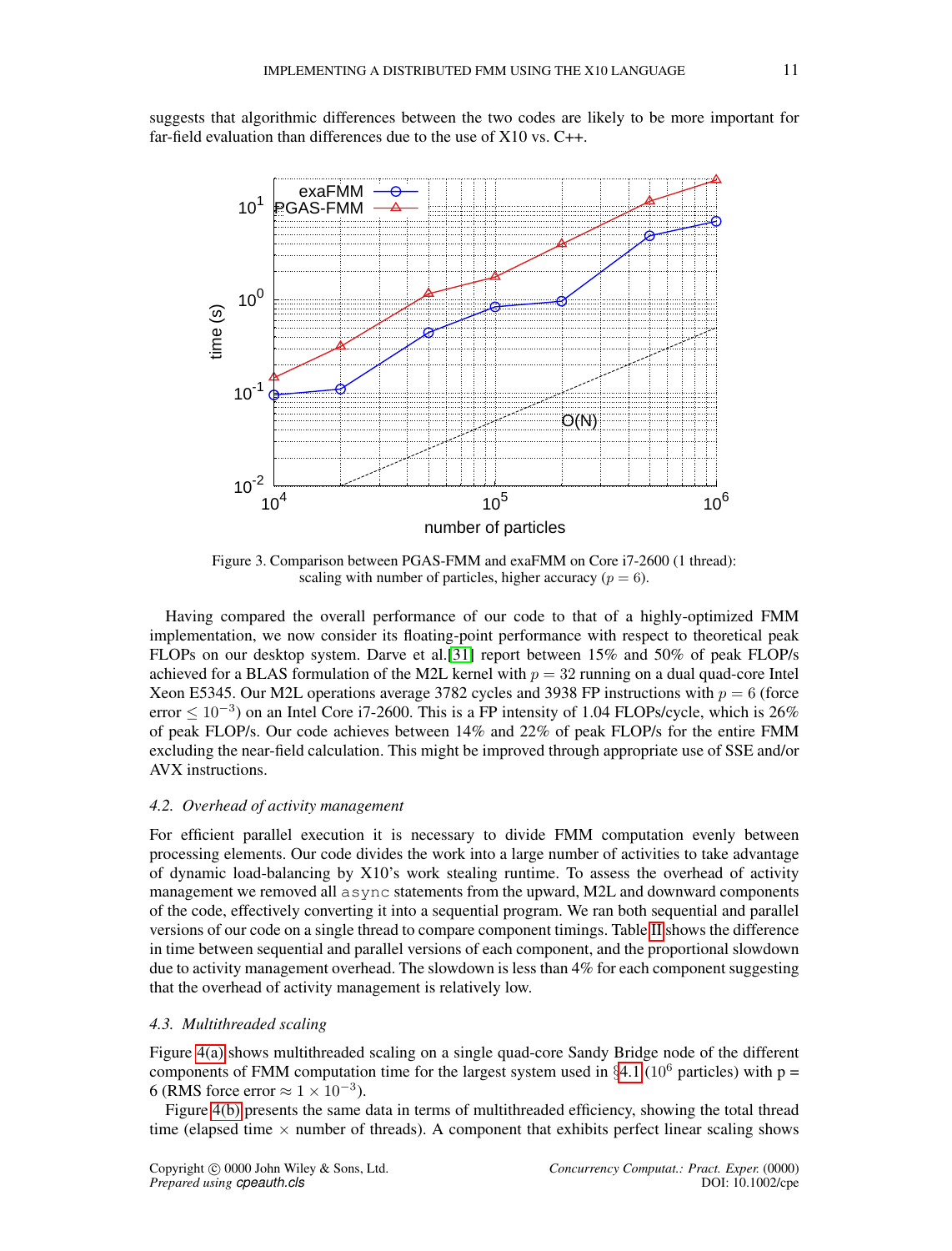|           | time(s)    |          |          |
|-----------|------------|----------|----------|
| component | sequential | parallel | slowdown |
| upward    | 1.12       | 1.16     | 1.03     |
| M2L       | 2.65       | 2.67     | 1.009    |
| downward  | 9.79       | 9.81     | 1.002    |

<span id="page-11-0"></span>Table II. Slowdown due to X10 activity management overhead for PGAS-FMM on Core i7-2600 (1 thread) for low accuracy calculation ( $n = 10^6$ ,  $p = 3$ ).

constant total thread time, while an increase in total thread time represents a loss of parallel efficiency.

<span id="page-11-1"></span>

<span id="page-11-2"></span>Figure 4. Multithreaded component scaling and efficiency of PGAS-FMM on Core i7-2600 (1-8 threads,  $n = 10^6$ ,  $p = 6$ ).

On a single thread, the largest components are the 'downward pass', which includes direct calculations, and the multipole-to-local transformations for the V-list. These components show reduction in computation time from 1 to 4 threads, with a slight increase in total thread time reflecting imperfect load balancing due to differences in task size. There is a further reduction in computation time for 8 threads as hyper-threading is used to schedule eight threads on four physical cores. The latter does however increase the total thread time as threads compete for resources. Further experiments (not shown) found no additional performance improvement above 8 threads.

### *4.4. Distributed scaling*

Figure [5](#page-12-0) shows strong scaling for FMM force calculation on a uniform lattice distribution of 1,000,000 particles on *Vayu*. The maximum tree depth for this problem size is 5 (32,768 boxes at the lowest level), and  $p = 6$  terms were used in expansions for a force error of approximately 10<sup>-3</sup>. Total computation time is shown along with the time for each of the major components for 1 to 256 places. The lowest total time (0.24s) is observed on 128 places (512 cores), compared to 7.6s on a single place (4 cores). Parallel efficiency reduces gradually due to less than linear scaling of the upward pass, which includes the time to send multipole expansions to neighboring places.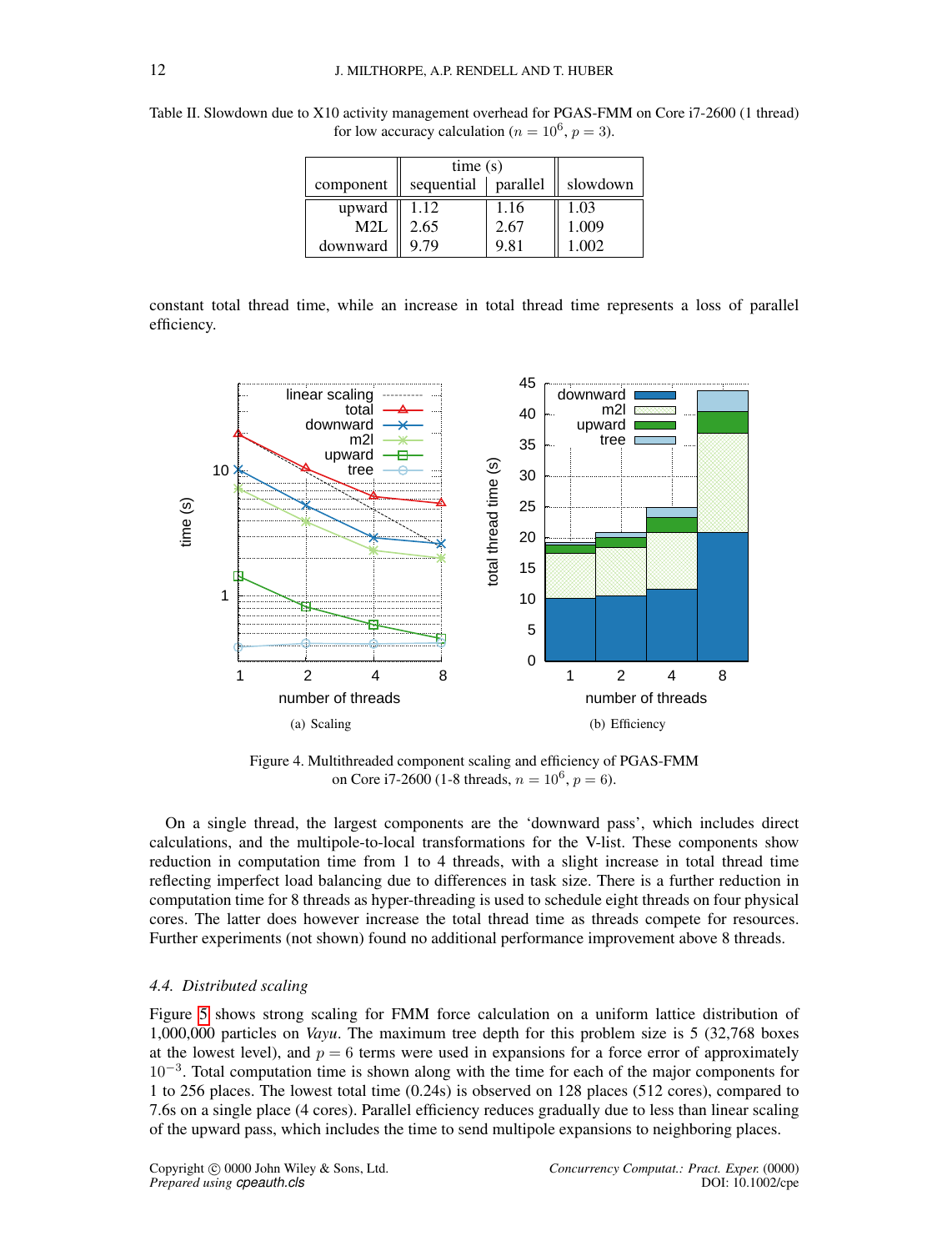<span id="page-12-0"></span>

Figure 5. Strong scaling of FMM force calculation on *Vayu* (4 cores per place,  $n = 10^6$ ,  $p = 6$ ).

Strong scaling experiments were also conducted on the *Watson 2Q* Blue Gene/Q system. Blue Gene/Q represents a different system balance to the *Vayu* Nehalem/IB cluster, with a greater relative performance of the communication subsystem compared to floating point computation[\[27\]](#page-16-4). It also has substantially greater levels of parallelism; a single BG/Q compute node may execute up to 64 hardware threads (on 16 4-way SMP cores). The results are shown in figure [6.](#page-12-1)

<span id="page-12-1"></span>

Figure 6. Strong scaling of FMM force calculation on *Watson 2Q* (16 cores per place,  $n = 10^6$ ,  $p = 6$ ).

Per core, *Watson 2Q* is significantly slower with a single place (16 cores) taking 15.3s to run the benchmark, which is about twice as long as a single place on *Vayu* (4 cores). The computation overall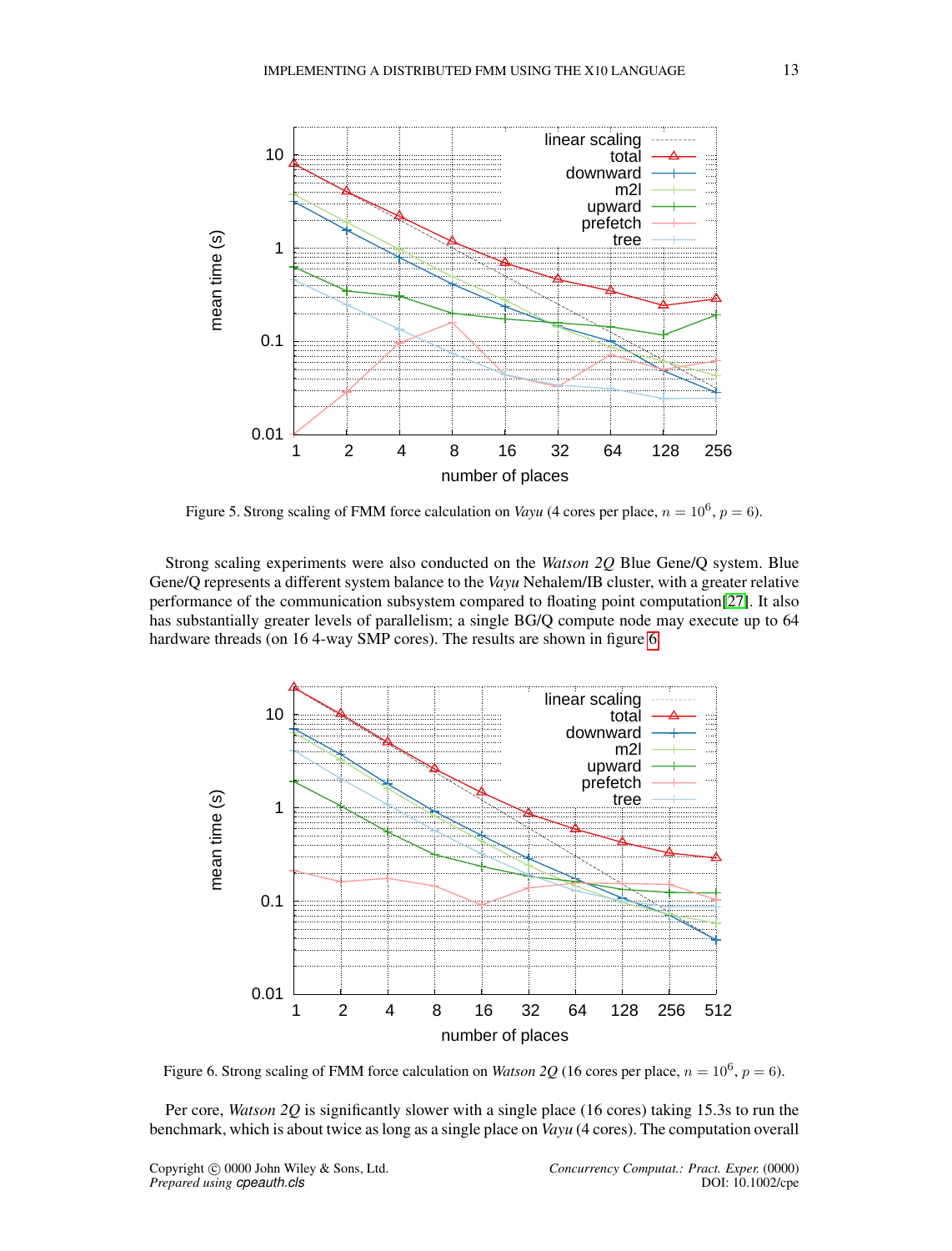scales better on *Watson 2Q* than it does on *Vayu*, which reflects the relatively higher performance of communications over the torus network, which makes communication-intensive components like the upward pass relatively cheaper on BG/Q. Also, key collective operations used in tree construction and the upward pass (see §[3.4\)](#page-6-0) are hardware accelerated. Total time reduces from 19.5s on 1 place (16 cores) to 0.28s on 512 places (8192 cores).

Figure [7\(a\)](#page-13-0) is a heatmap of the MPI pairwise communications with 64 processes on *Vayu* for a single FMM force calculation, profiled using IPM. Darker areas on the map indicate larger volumes of communications between processes. The heatmap demonstrates that the communication pattern is relatively localized, with large amounts of data exchanged between neighboring processes and very little between more distant processes. A noticeable feature of the communication topology is the two strong off-diagonal lines. These represent global tree-structured collective communications (broadcast and all-reduce), which are used in tree construction.<sup> $\ddagger$ </sup> Figure [7\(b\)](#page-13-2) shows the communication topology for tree construction alone. Comparing the two figures, it is apparent that the communication pattern of FMM evaluation excluding tree construction is fractal-structured and mostly on-diagonal (between neighboring processes).

<span id="page-13-0"></span>

<span id="page-13-2"></span>Figure 7. MPI communication map between 64 processes for FMM force calculation on *Vayu*.

#### *4.5. Application: FTICR mass spectrometer*

Finally, we present performance results for the simulation of ion cloud behavior in a FTICR mass spectrometer (see  $\S 1.1$ ).

Figure [8](#page-14-1) shows the ion cloud evolution in the first 2.5ms for a simulation of 10,000 ions. The Penning trap is a 5mm cube with a 4.7T magnetic field and a 1V trapping field. Initially there is a single ion cylindrical ion cloud composed of two species of similar mass/charge ratio: glutamine  $(m/q = 147.07698)$  and lysine  $(m/q = 147.11336)$ . The simulation consists of timesteps of length 25ns, using FMM evaluation of electrostatic interactions with  $p = 8$ . After 2.5ms, the clouds have separated and are beginning to form a comet shape. This has been observed previously in other simulations[\[19\]](#page-15-18) and attributed to the ion-ion interactions.

We ran simulations with varying numbers of particles and timesteps for ion clouds of amino acids of similar mass/charge ratios. Table [III](#page-14-2) shows the computation time per timestep, FMM evaluation and tree construction times for varying number of particles and maximum tree depth.

<span id="page-13-1"></span><sup>‡</sup>The MPI collective functions MPI\_Bcast and MPI\_Allreduce exhibit similar communication patterns.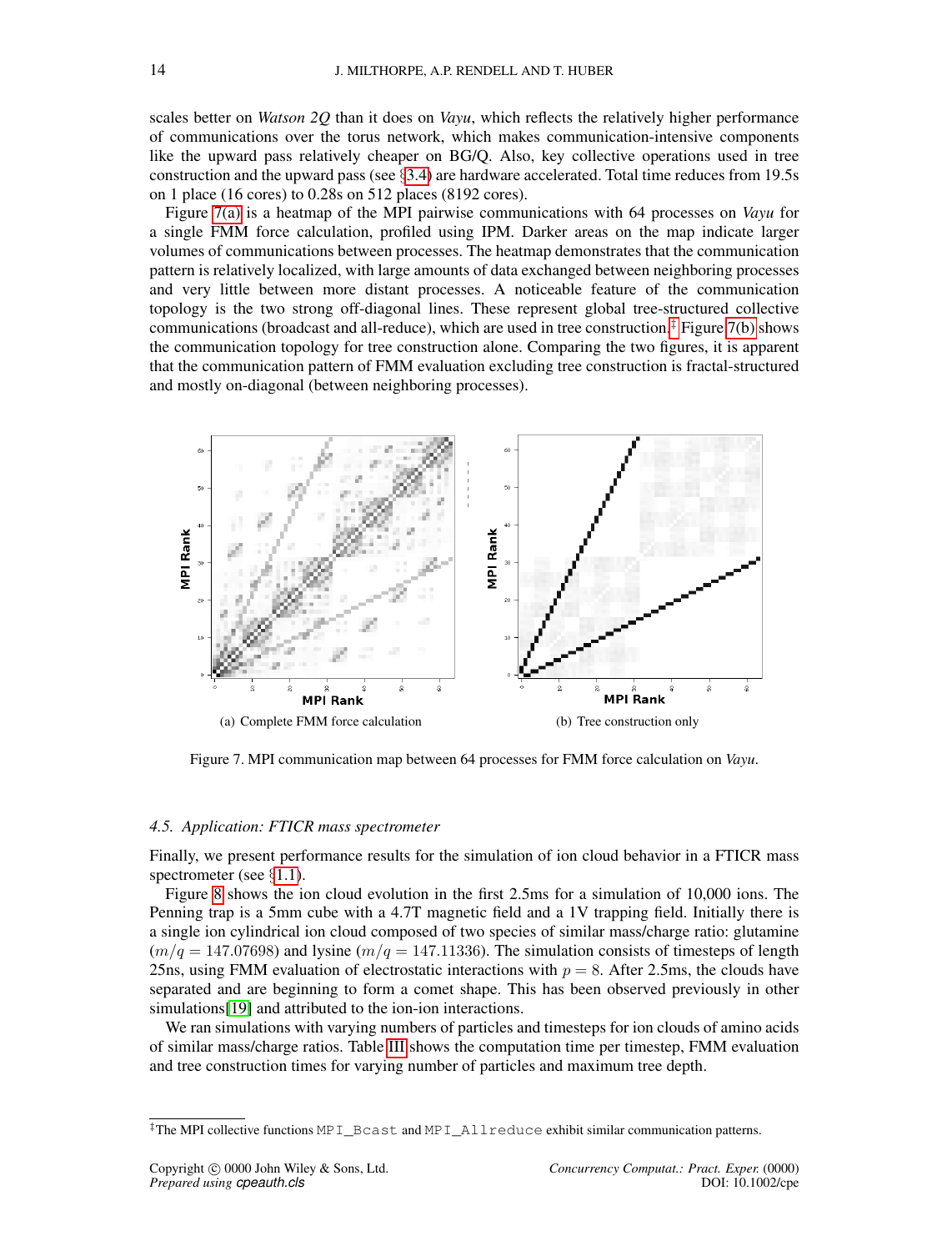<span id="page-14-1"></span>

(d) time 2.5ms: X-Z projection

Figure 8. FTICR-MS ion cloud evolution in the first 2.5ms of simulation: packet of 5K lysine and 5K glutamine.

|                 |        | time per cycle (s) |            |                |  |  |
|-----------------|--------|--------------------|------------|----------------|--|--|
|                 |        |                    | <b>FMM</b> |                |  |  |
| N               | places | total              | evaluate   | construct tree |  |  |
| $10^5$          |        | 3.05               | 2.94       | 0.085          |  |  |
| 10 <sup>5</sup> | 16     | 2.40               | 1.11       | 0.93           |  |  |
| 10 <sup>5</sup> | 32     | 2.23               | 0.74       | 1.24           |  |  |
| 10 <sup>5</sup> | 64     | 2.72               | 0.53       | 1.98           |  |  |
| 10 <sup>5</sup> | 128    | 4.08               | 0.44       | 3.48           |  |  |

<span id="page-14-2"></span>Table III. Amino acids in ANU mass spectrometer. Timings for one place (4 cores) to 128 places (512 cores) on *Vayu*, ( $p = 6$ ).

### 5. CONCLUDING REMARKS

<span id="page-14-0"></span>Our implementation of the fast multipole method demonstrates the use of the X10 programming language and the asynchronous partitioned global address space model to express an efficient pattern of parallel tasks in a complex, multi-phase application. The work stealing runtime provides dynamic load balancing between worker threads within a place and was shown to have a low overhead due to activity management.

On the multi-socket nodes of the *Vayu* cluster, we performed experiments using one X10 place per socket. We speculate that on typical architectures, it will be most efficient to run one X10 place per uniform memory area as we have done.

Our results demonstrate that the fast multipole method using spherical harmonics with rotations is faster than using Cartesian Taylor expansions for target RMS force error  $\leq 10^{-3}$ . This suggests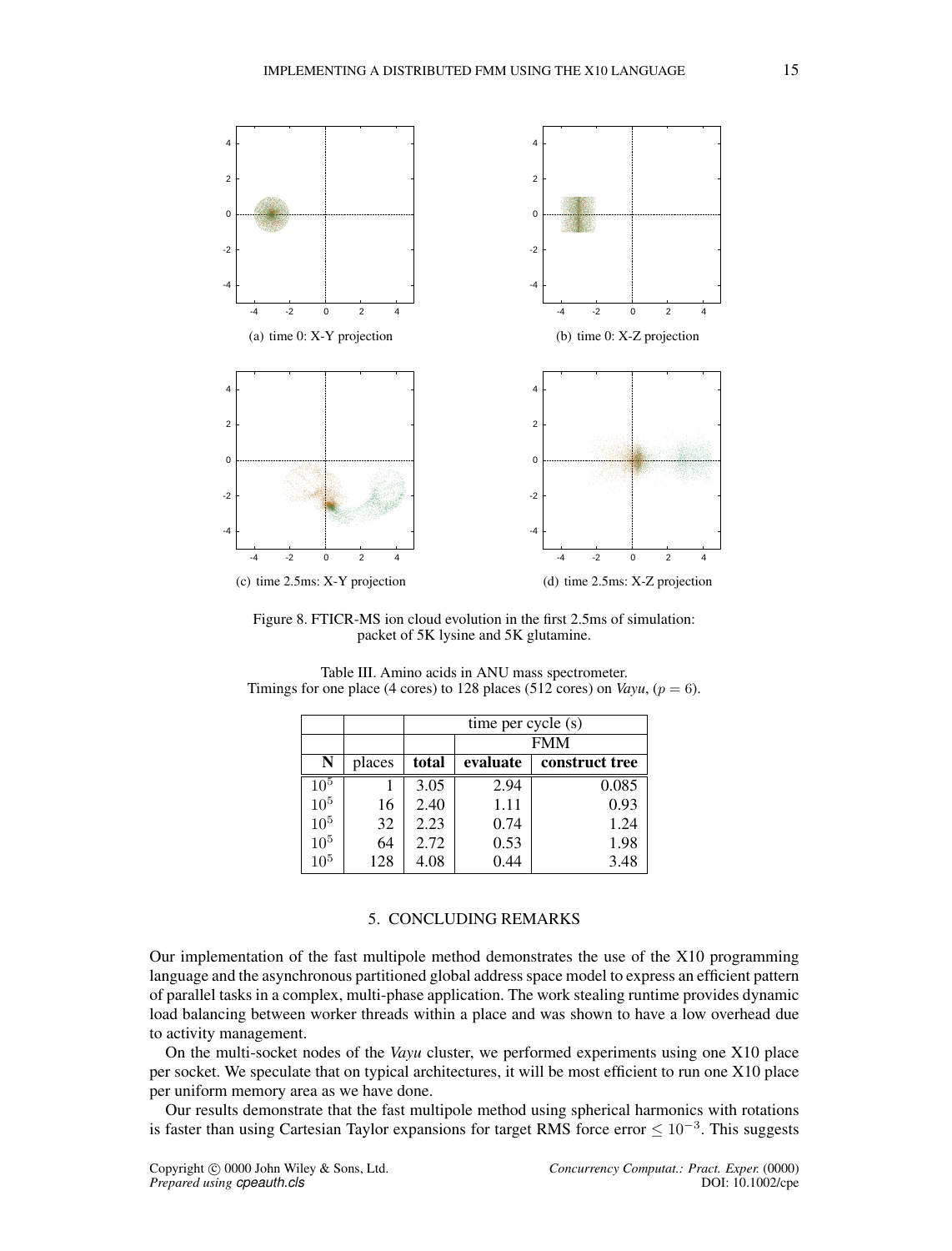that a general purpose FMM may implement multiple different expansion types, and switch between them depending on which is fastest for the target accuracy.

The application code described in this paper is available at  $http://cs.anu.edu.au/$ [˜Josh.Milthorpe/anuchem.html](http://cs.anu.edu.au/~Josh.Milthorpe/anuchem.html) and is free software under the Eclipse Public License.

#### ACKNOWLEDGEMENTS

We would like to thank David Grove at IBM Watson Research Center and Andrey Blizniuk from the NCI National Facility at the ANU. Andrew Haigh implemented rotation-based operators for the FMM code. This work was supported by the Australian Research Council and IBM through Linkage grant LP0989872, and by the NCI National Facility at the ANU. Thomas Huber thanks the Australian Research Council for a Future Fellowship (FT0991709).

#### **REFERENCES**

- <span id="page-15-0"></span>1. Greengard L, Rokhlin V. A new version of the Fast Multipole Method for the Laplace equation in three dimensions. *Acta Numerica* 1997; 6:229.
- <span id="page-15-1"></span>2. Deserno M, Holm C. How to mesh up Ewald sums. II. an accurate error estimate for the particle-particle-particle– mesh algorithm. *Journal of Chemical Physics* Nov 1998; 109(18):7694–7701, doi:doi:10.1063/1.477415.
- <span id="page-15-2"></span>3. Birdsall C, Langdon A. *Plasma Physics via Computer Simulation*. McGraw-Hill, New York, 1985.
- <span id="page-15-3"></span>4. Patacchini L, Hutchinson I. Explicit time-reversible orbit integration in particle in cell codes with static homogeneous magnetic field. *Journal of Computational Physics* 2009; 228:2604, doi:10.1016/j.jcp.2008.12.021.
- <span id="page-15-4"></span>5. Chandramowlishwaran A, Madduri K, Vuduc R. Diagnosis, tuning, and redesign for multicore performance: A case study of the fast multipole method. *Proceedings of the 2010 ACM/IEEE International Conference for High Performance Computing, Networking, Storage and Analysis (SC10)*, 2010, doi:10.1109/SC.2010.19.
- <span id="page-15-5"></span>6. Warren M, Salmon J. A parallel hashed oct-tree n-body algorithm. *Proceedings of the 1993 ACM/IEEE conference on Supercomputing*, 1993; 12–21.
- <span id="page-15-6"></span>7. White C, Head-Gordon M. Derivation and efficient implementation of the fast multipole method. *Journal of Chemical Physics* 1994; 101(8):6593–6605.
- <span id="page-15-7"></span>8. Ying L, Biros G, Zorin D. A kernel-independent adaptive fast multipole algorithm in two and three dimensions. *Journal of Computational Physics* Jan 2004; 196:591, doi:10.1016/j.jcp.2003.11.021.
- <span id="page-15-8"></span>9. Yokota R. An FMM based on dual tree traversal for many-core architectures Sep 2012. arXiv:1209/3516v3.
- <span id="page-15-9"></span>10. White C, Head-Gordon M. Rotating around the quartic angular momentum barrier in fast multipole method calculations. *Journal of Chemical Physics* Nov 1996; 105(12), doi:10.1063/1.472369.
- <span id="page-15-10"></span>11. Dachsel H. Fast and accurate determination of the Wigner rotation matrices in the fast multipole method. *Journal of Chemical Physics* Apr 2006; 124(14):144 115, doi:10.1063/1.2194548.
- <span id="page-15-11"></span>12. Kurzak J, Pettitt BM. Massively parallel implementation of a fast multipole method for distributed memory machines. *Journal of Parallel and Distributed Computing* 2005; 65:870–881, doi:10.1016/j.jpdc.2005.02.001.
- <span id="page-15-12"></span>13. Lashuk I, Chandramowlishwaran A, Langston H, Nguyen TA, Sampath R, Shringarpure A, Vuduc R, Ying L, Zorin D, Biros G. A massively parallel adaptive fast-multipole method on heterogeneous architectures. *Proceedings of the 2009 ACM/IEEE International Conference for High Performance Computing, Networking, Storage and Analysis (SC09)*, 2009.
- <span id="page-15-13"></span>14. Charles P, Grothoff C, Saraswat V, Donawa C, Kielstra A, Ebcioglu K, von Praun C, Sarkar V. X10: an object- ˘ oriented approach to non-uniform cluster computing. *Proceedings of OOPSLA '05*, ACM, 2005; 519–538, doi: 10.1145/1094811.1094852.
- <span id="page-15-14"></span>15. Milthorpe J, Ganesh V, Rendell A, Grove D. X10 as a parallel language for scientific computation: practice and experience. *Proceedings of the 25th IEEE International Parallel & Distributed Processing Symposium (IPDPS 2011)*, 2011; 1080–1088.
- <span id="page-15-15"></span>16. Tardieu O, Wang H, Lin H. A work-stealing scheduler for X10's task parallelism with suspension. *Proceedings of the 17th ACM SIGPLAN Symposium on Principles and Practice of Parallel Programming (PPoPP 2012)*, 2012, doi:10.1145/2370036.2145850.
- <span id="page-15-16"></span>17. Grove D, Tardieu O, Cunningham D, Herta B, Peshansky I, Saraswat V. A performance model for X10 applications. *Proceedings of the ACM SIGPLAN 2011 X10 Workshop*, 2011.
- <span id="page-15-17"></span>18. Fujiwara M, Happo N, Tanaka K. Influence of ion-ion Coulomb interactions on FT-ICR mass spectra at a high magnetic field: A many-particle simulation using a special-purpose computer. *Journal of the Mass Spectrometry Society of Japan* 2010; 58:169–173.
- <span id="page-15-18"></span>19. Nikolaev E, Heeren R, Popov A, Pozdneev A, Chingin K. Realistic modeling of ion cloud motion in a Fourier transform ion cyclotron resonance cell by use of a particle-in-cell approach. *Rapid Communications in Mass Spectrometry* 2007; 21:3527, doi:10.1002/rcm.3234.
- <span id="page-15-19"></span>20. Leach F, Kharchenko A, Heeren R, Nikolaev E, Amster I. Comparison of particle-in-cell simulations with experimentally observed frequency shifts between ions of the same mass-to-charge in Fourier transform ion cyclotron resonance mass spectrometry. *Journal of the American Society for Mass Spectrometry* Oct 2009; 21:203– 208, doi:10.1016/j.jasms.2009.10.001.
- <span id="page-15-20"></span>21. Vladimirov G, Hendrickson C, Blakney G, Marshall A, Heeren R, Nikolaev E. Fourier transform ion cyclotron resonance mass resolution and dynamic range limits calculated by computer modeling of ion cloud motion. *Journal of the American Society for Mass Spectrometry* Dec 2011; 23:375, doi:10.1007/s13361-011-0268-8.
- <span id="page-15-21"></span>22. Ltaief H, Yokota R. Data-driven execution of fast multipole methods. *CoRR* 2012; arXiv:abs/1203.0889.